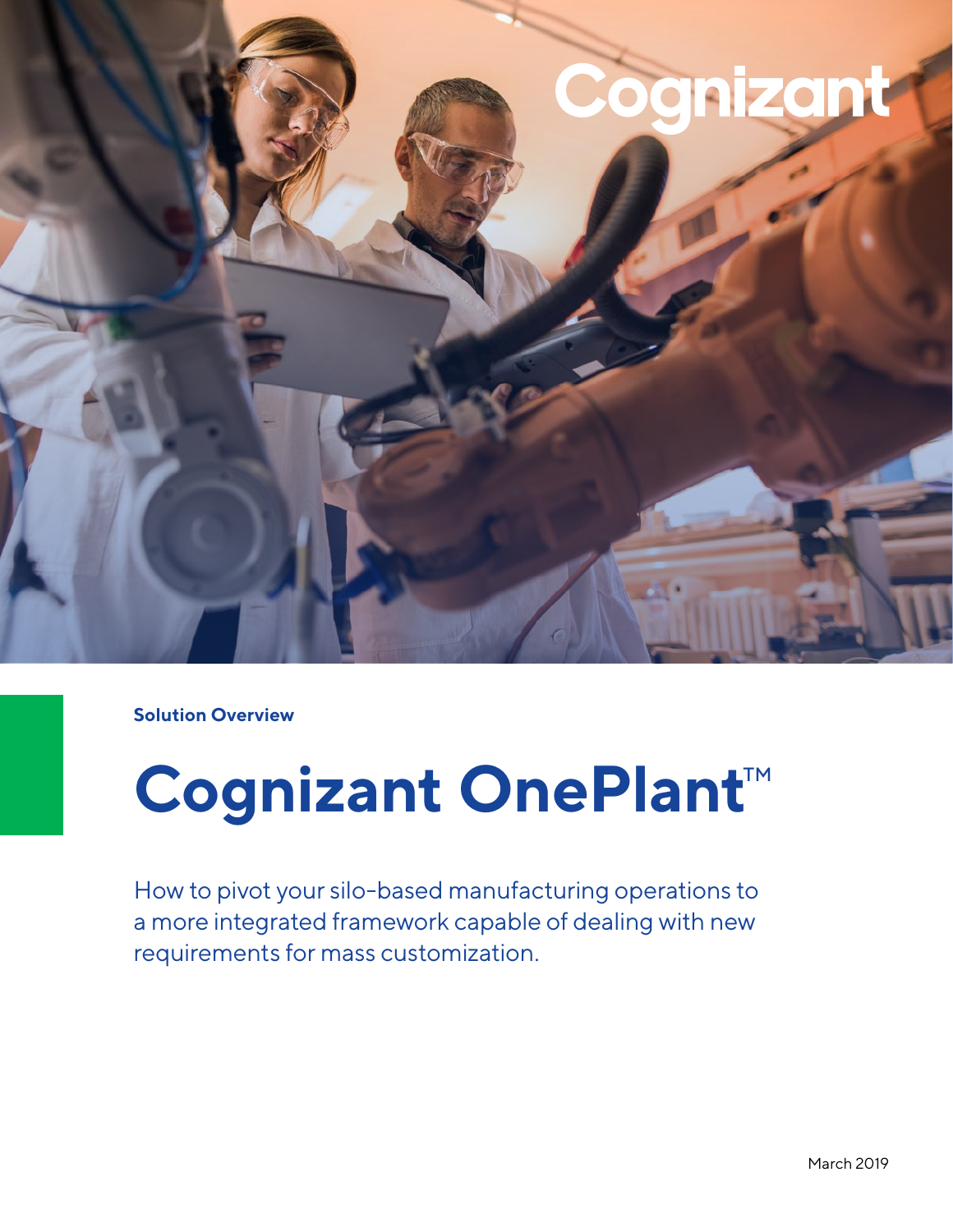## **Are your manufacturing operations ready for mass customization?**

Industry 4.0 is going to revolutionize manufacturing. Are you ready to go digital and transform your enterprise?

#### **The world of manufacturing has been transformed by the fourth industrial revolution.**

Industry 4.0 provides a blueprint that manufacturing operations can follow for digital transformation that focuses on advanced technologies and architectures including cyber-physical systems, robotics and AI. The challenge for traditional manufacturers is how to retrofit these 'Industry 4.0' operations strategies and business processes to organizational structures based on silos, with little integration between operational technology, IT, and business units.

New entrants are meeting growing requirements for mass customization, and reducing capital and operational expenditure, by leveraging technology trends such as 3D printing, sensors, robotics, machine learning, and artificial intelligence.

Product feature, function, availability and support is being driven by an on-line retail mentality where customers:

- ❙ Want the product now
- **I** Want it built to their exact requirements
- **I** Insist it's available at wholesale prices
- Don't expect it to break (and if does, expect it to be replaced at no cost)
- Expect it to be intuitive to use
- ❙ Easily customizable
- **I** Completely automated

These demands are almost impossible for traditional manufacturing models to satisfy. Operating models need to be recast, by leveraging new technologies and reimaging business processes to provide a seamless client experience across all aspects of the value chain.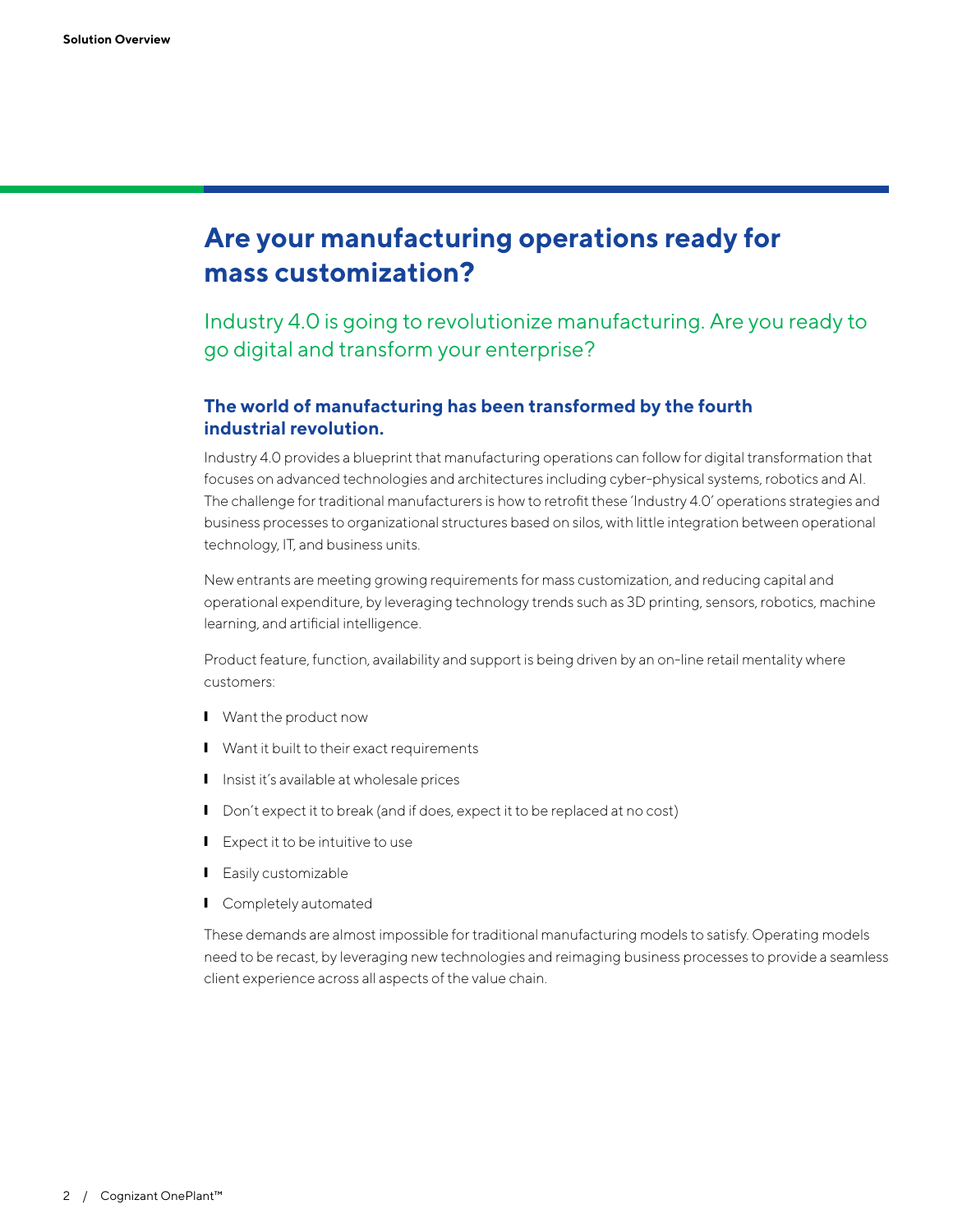Traditional manufacturing operations are designed to support mass production of similar products. This cookie-cutter approach has typically resulted in the creation of deep silos dedicated to a single aspect of production. The manufacturing systems these silos are dependent on were not designed with interoperability in mind, limiting the flow and integration of data.

The results, all too often, are:

- **I** Unexpected downtime of equipment and machinery
- **I** Increasing operational costs
- **I** Unanticipated product line issues and the inability to quickly implement change orders
- Little capacity to control or eliminate product and process defects
- Problems in collating data for decision making
- **I** Poor visibility of operations on the factory floor

Fixing these challenges calls for a holistic approach from Cognizant.

#### **Intelligent manufacturing**



Figure 1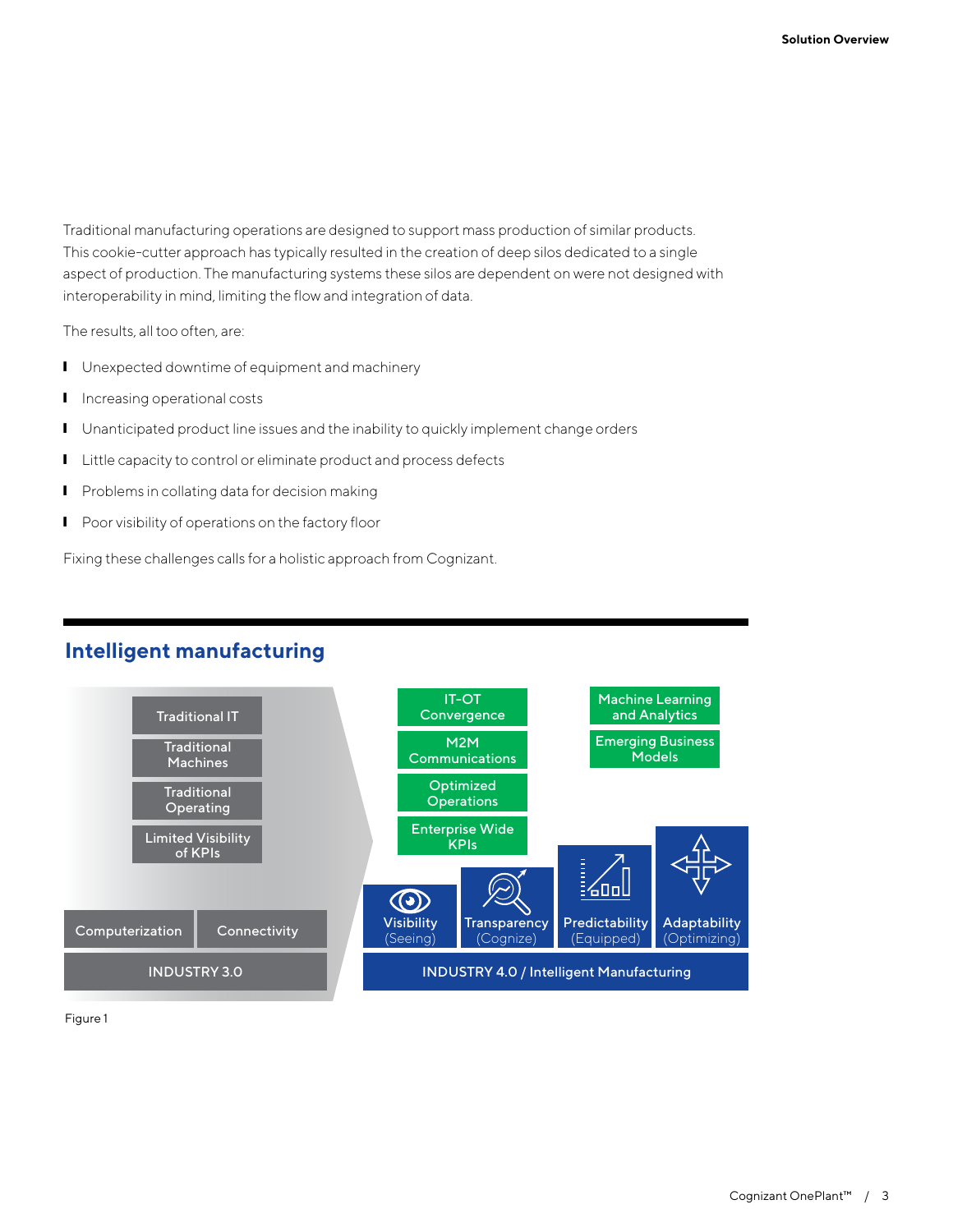### **Lead the revolution**

Traditional manufacturing operations cannot be transformed overnight, nor should they be. You should consider a structured approach to transformation, which allows you to gradually integrate aspects of your business that will result in more agile and productive operations.

Cognizant OnePlant™ is a framework that enables manufacturers to achieve unified operations by aligning and integrating: operational technologies on the factory floor with IT systems, supporting business processes and organizational models.

Our team of smart manufacturing experts will work with you to:

- **I** Define a transformation roadmap
- **I** Select systems and products
- **I** Implement the solution
- **I** Enable user adoption and change management
- **I** Provide total care during deployment as well as ongoing production support

OnePlant can be tailored to your existing operations and fit into your businesses current phase on its smart manufacturing journey, including enterprise resource planning and manufacturing execution system rollout, integration, and access.

Implementation of the framework enables the integration of supply chains with products and services, creating a cyber-physical system with information, not data silos, to support predictive, agile operations and informed decision making. All this will help lower operational expenditure and provide insight to capital expenses and risk based on actual, consolidated factory floor data, delivered in real time, integrated and analyzed within operational support and engineering systems.

#### **Reduce operating costs**

Technological integration that improves efficiencies and reduces operational disruptions will reduce your operating costs. What is more, with continuous improvement in processes and management, reductions will occur year on year.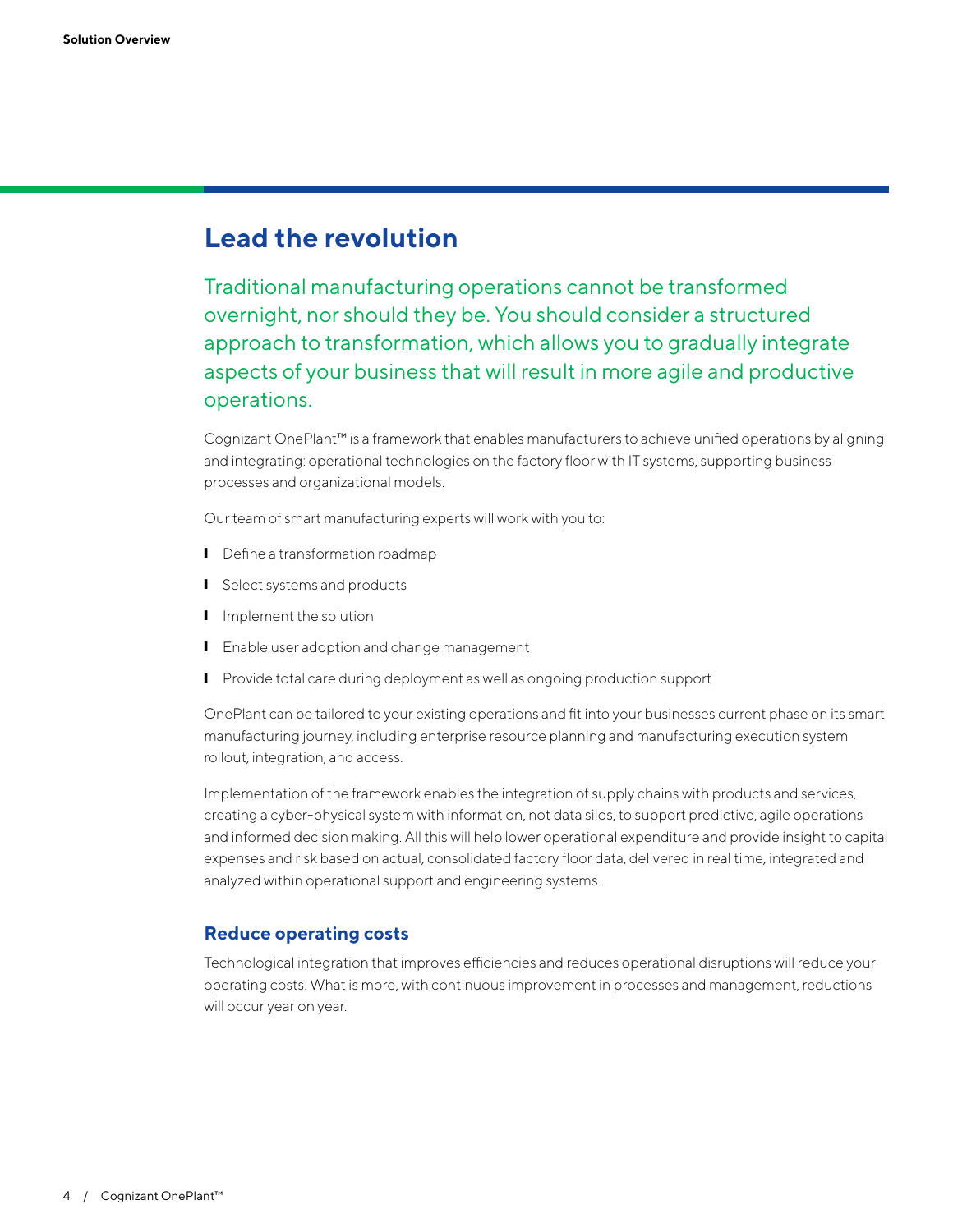#### **Improve asset productivity**

Thanks to self-monitoring and predictive maintenance through machine learning, automation, and artificial intelligence, your staff and your machinery will become more productive.

#### **Increase staff motivation**

Moving to Industry 4.0 with our help will have benefits for your entire staff. Improved skillsets, better employment opportunities, greater employee satisfaction, and higher staff retention will be some of the effects for employees working in a new technology paradigm.

#### **Get greater flexibility**

Cognizant OnePlant™ will provide improved ability to address fluctuating customer demands, identify and exploit market opportunities, and develop new products and services, all based on expanded information networks. This increased agility and flexibility will give your business a true competitive edge.

#### **Boost margins and value**

Customization and demand-driven product strategies will allow your business to give customers what they want at a lower production price. That added value allows you to charge more than for standardized products, ensuring higher margins.

#### **Make gains quicker**

Cognizant OnePlant™ gives manufacturing operations access to a new weapon: information. This information can be used to launch new service or product lines and create partner ecosystems using a different, non-traditional, and potentially lower capital expense model.

## **The difference is delivery**

When deciding to transform your business, you not only need outside expert help but also the confidence that it can be trusted. Cognizant is uniquely placed to be your transformation partner. We are an experienced global systems integrator with a specific knowledge of the manufacturing space.

Our in-house resources, including our knowledge base, are unmatched. Our team has a proven track record of successful deployment, utilizing the tried-and-trusted OnePlant framework, and PACE methodology. Where others promise you Industry 4.0, we deliver.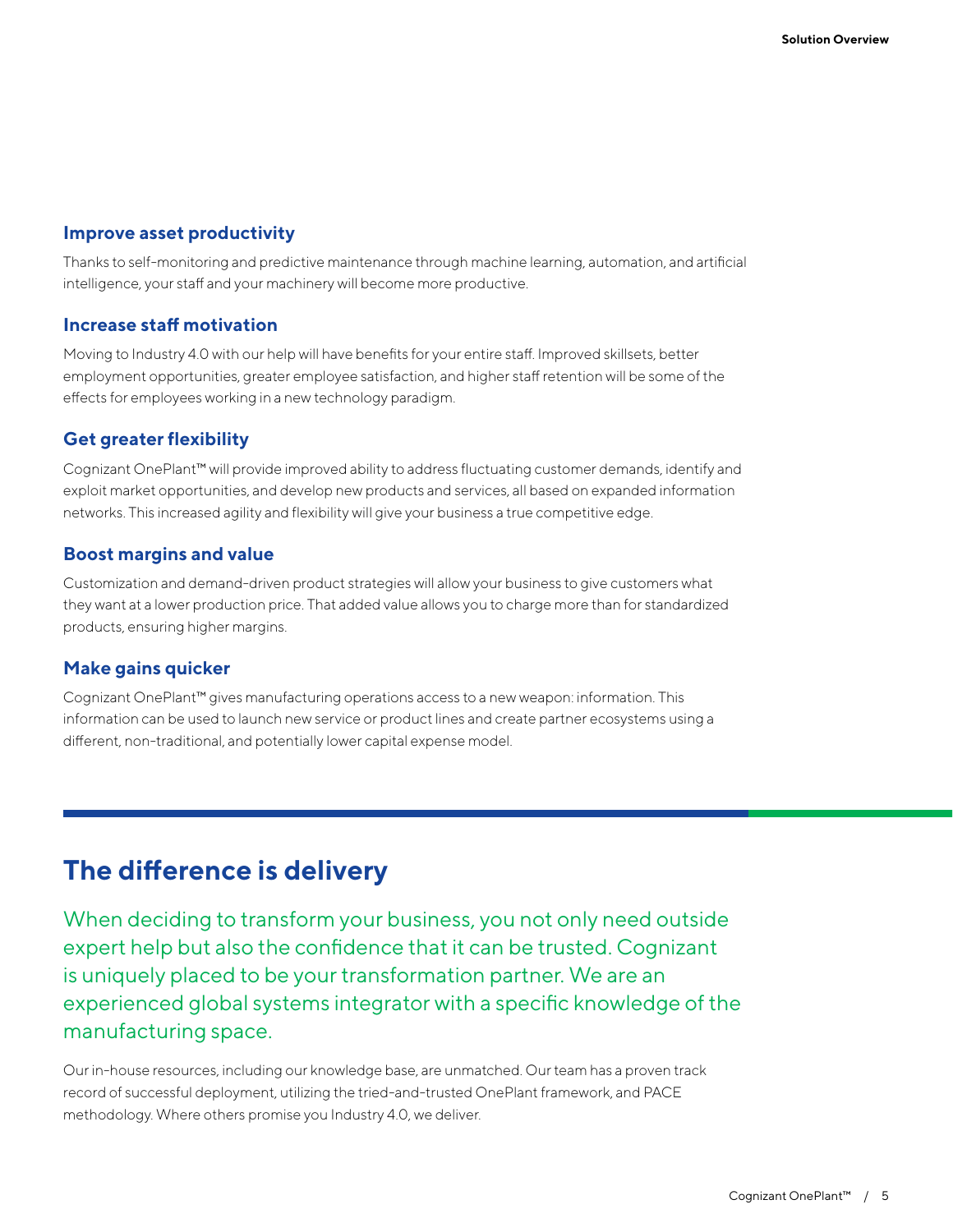

## **Cognizant smart manufacturing in action**

#### **Client challenge**

A pharma major with 15 manufacturing sites across the globe and a diverse IT landscape wanted to shift its business strategy by moving from large-volume products to a higher number of low-volume products. Its goals were to:

- Reduce new product introduction cycle time
- Focus on business and operational excellence to drive margins
- **I** Move towards modular and disposable technologies for manufacturing
- **I** Pioneer newer technology in packaging and devices



#### **Our solution**

Cognizant developed a four-year roadmap for manufacturing IT that improved business efficiencies for the client and helped the shop floor to move towards a proactive and predictive control model. The process involved:

- Assessing the state of manufacturing processes and systems, establishing the maturity of key functions
- **I** Benchmarking the maturity of business functions with other pharma organizations
- Analyzing best practices and future needs to identify gaps and improvement opportunities
- **I** Performing a cost-benefit analysis to quantify potential benefits
- Advising on future strategy roadmaps for manufacturing IT



#### **Business outcome**

Cognizant developed a four-year roadmap aimed at improving 14 key result areas, providing cost savings of \$5 million per year per site in the areas of production, quality, maintenance, inventory, recipe management, key performance indicator management, and governance. Per-year savings included:

- \$1.3 million in scrap and rejects
- \$7,500 in paper and printing
- \$1.68 million in batch reviews and release times
- \$780,000 in recipe authoring time
- **I** \$1.08 million in testing and validation
- \$210,000 in deviations and non-compliance
- \$75,600 in manual data entry time for perfect Index calculations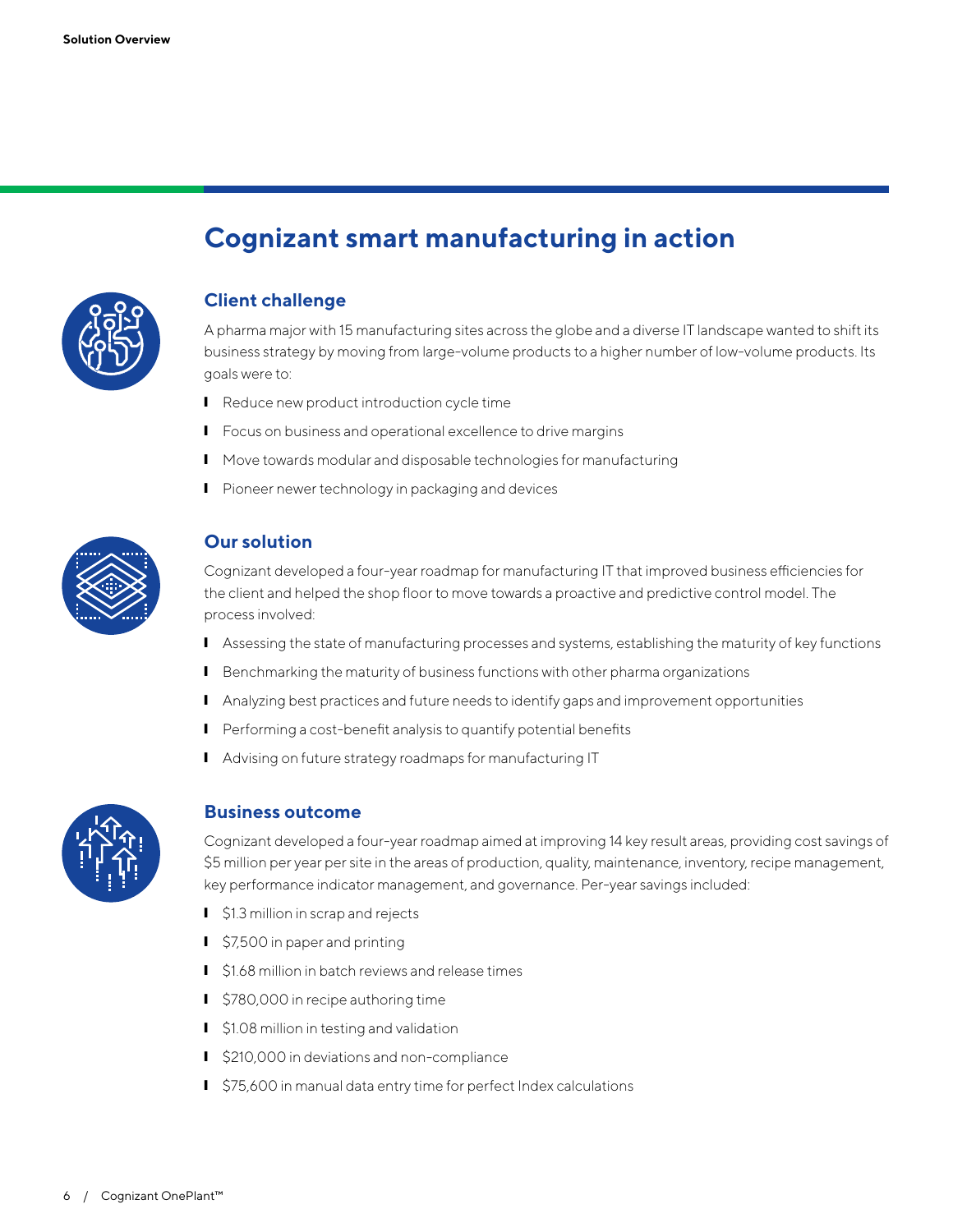## Business advantages in brief

## **What challenges does your company face?**

Through the orchestration and optimization of manual and automatic procedures and processes, both inside factories and across the entire value chain, the Cognizant Smart Manufacturing Solution will help you:

- **I** Lower annual operating costs year on year
- **I** Improve operator and asset productivity
- **I** Enhance employee motivation
- Get greater agility and flexibility
- **■** Respond to customer demands
- **I** Boost margins and added value
- **■** Achieve greater monetization

## **Lets get started**

#### The next industrial revolution is starting right now.

If you would like to know more about how your business can benefit from it, please write to [oneplant@cognizant.com](mailto:oneplant%40cognizant.com?subject=) or [manufacturing@cognizant.com](mailto:manufacturing%40cognizant.com?subject=).